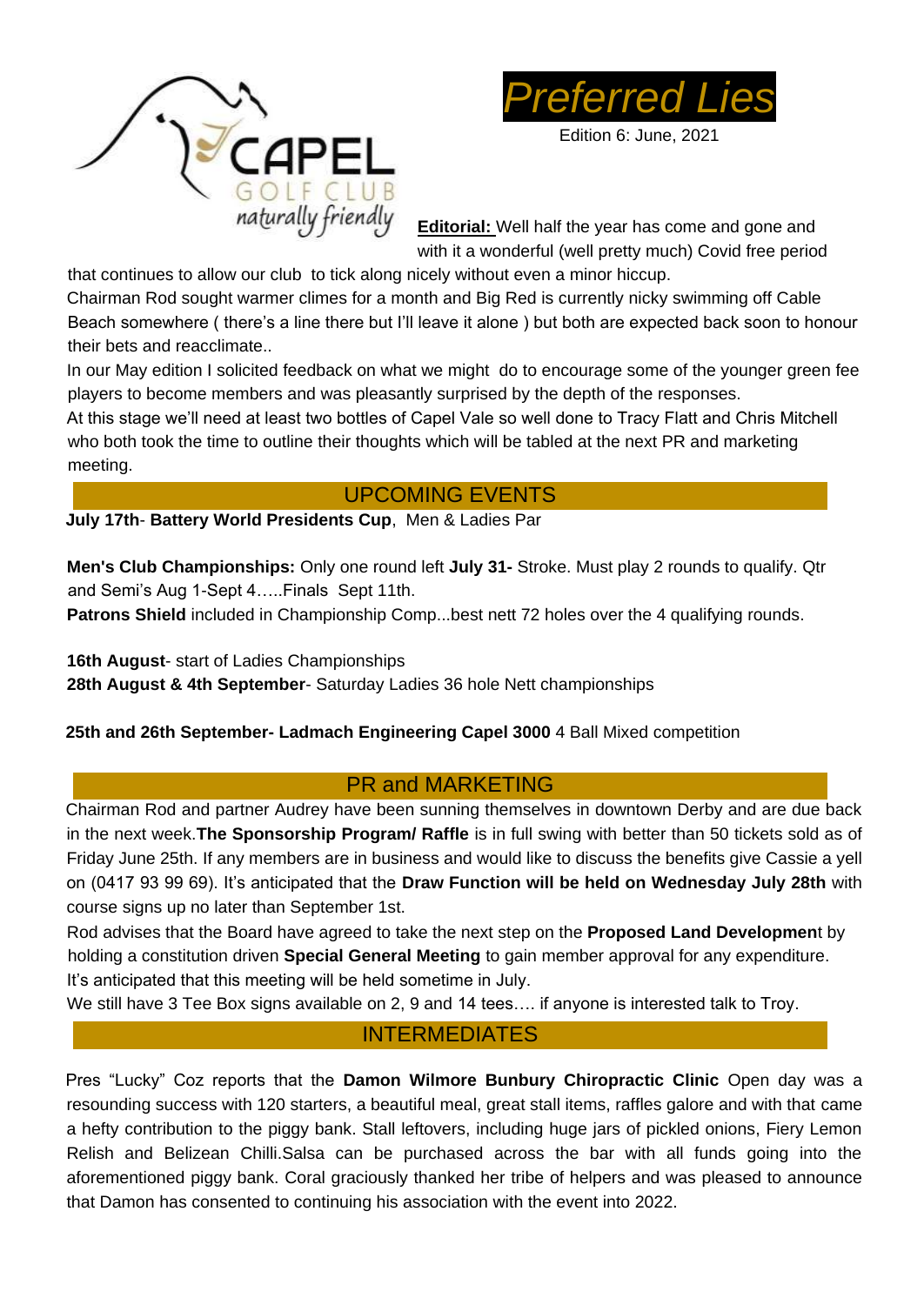Our ladies are certainly making themselves known across the state by attending Open Days and supporting the SWDLGA fixtures as they evolve. A case in point, Pinjarra scored 20 of our mob for their open day and another 9 hung in for the Foursome Championships. I'm reliably informed that Margaret River is next on the "Hit List"

## MATCH MUMBLING

**MEN'S:** Captain Gaz is about to bugger 'orf to warmer climes for a couple of months after espousing major success with May events featuring both the Capel Cup and the Pro Am. He expressed his thanks to all concerned for their support.

Round of applause to **Russell Lines** for his continued support of our club but especially **Jetlines** sponsorship of the Pro Am. Another huge round of applause for **Ladmach Engineering**  and their sponsorship of the Capel Cup and keep your hands together for **Mal M'cAuley** who snaffled the Cup chocolates...Well done Mal.



**The Battery World** 



Presidents Cup is our next feature event on **July 17th** 

and according to Gaz there's plenty of spots still available.

Club Championship qualifying rounds conclude on July 24th with the top 8 qualifiers from each grade commencing their match play rounds. To all the members who brave the elements to "wave a waddie" each week, the club really appreciates your support. It truly makes the club stronger which reflects positively on the club house atmosphere.

**LADIES:** Captain Hey Jude, reports that the Wednesday numbers are falling with the winter weather temperatures but Saturdays appear to be steady. The May monthly consistency award was won by Glenice Cass with 11 bottles ( or is that points ?) and she also won the third silver spoon event with a nett 73 (which probably means she added another bottle to the previous award)

Pennants are over for 2021. It was a trying time for both grades but apparently the B grade got the choccies over Bunbury in their last game, so well done girls.

The 2021 Damon Wilmore Bunbury Chiro Open Day was held on June 18th with a record field and wonderful feedback. The Nett Winners were Robyn Kristofferssen and Marg Mottram from Manjimup on 47 points from Isla Lord and Zelda Meads of Bunbury with 45 points. Gross Winners were Lisa Wake (Capel) and Jill Hibben (Bussn) with 29 points from Mandurah pair Linda Donnelly and Chris Ryan with 24 points.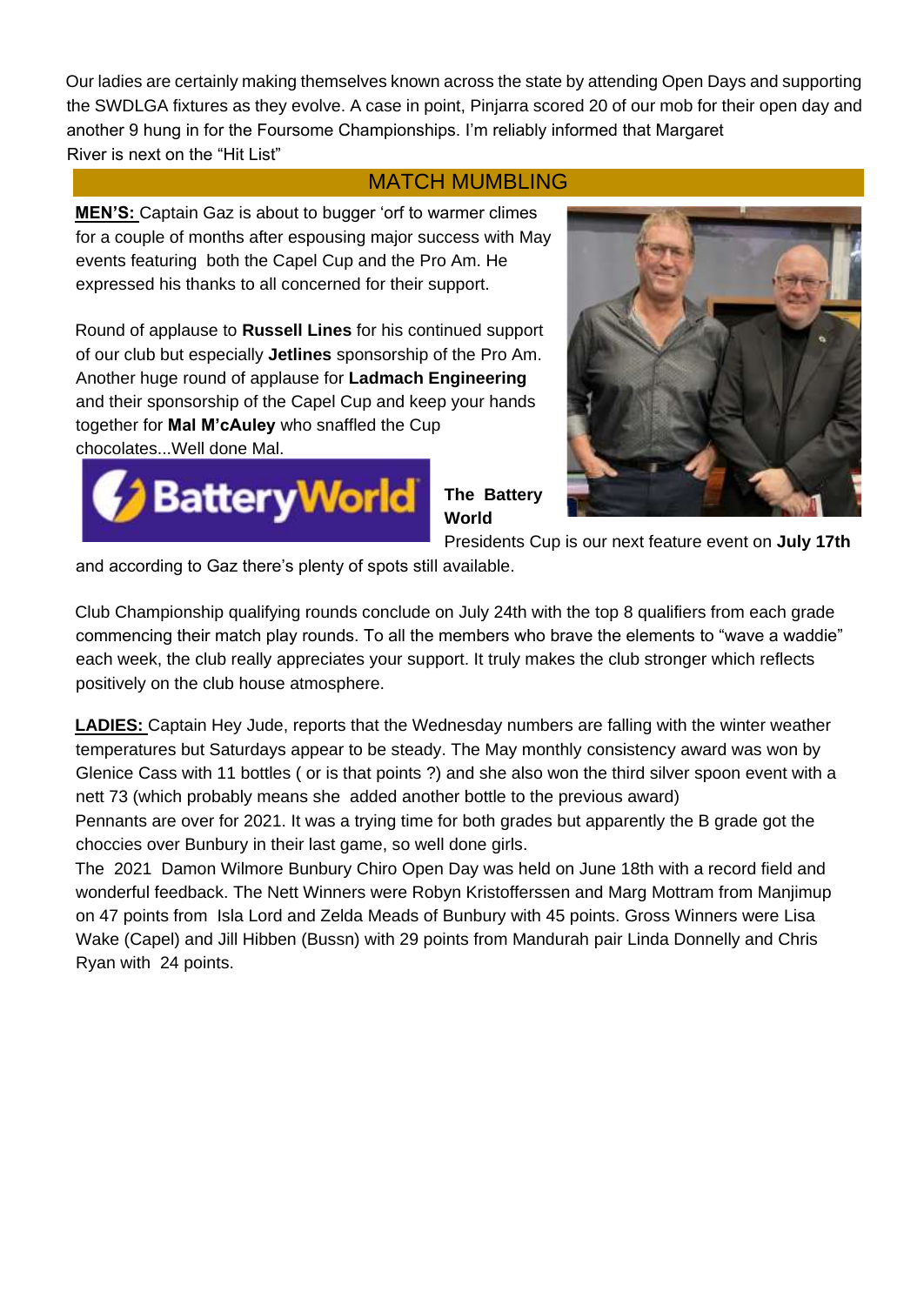

#### **MIXED:**

We have been getting really good numbers for Sunday Mixed golf, even though the weather doesn't always look wonderful. We are lucky to have several new sponsors this year so we can host even more trophy days on Sunday.

Often people swap partners but it has got to the point where whoever plays with Wal, comes home with a win. So congratulations to Lisa, Jan and Lil who have all had a win, with the help of Allen Wallrodt alias Wal.

Sue and John Piacentini are new sponsors for Sunday golf and their trophy day was won by Lil Miguel and Allen Wallrodt. It was a meal night with a vast array of casseroles and sweets to share. Long time club members Denyse and Bob Strachan sponsored our next event of 2 Ball Ambrose with winners Jan Doust and Allen Wallrodt.



#### **TWILIGHT:**

Maid Marion and "No Par" Peter report that the advent of winter weather is affecting Friday numbers along with Rusty Putter bookings as well….but the fire is lit..the footy's on and the staff are welcoming… but word of warning ...play safe and book your table by phoning the club.

### **GROUNDS**

Brown Sugar (aka Lowthy) is another to play" hibernation" in our cold wet winter...he and Wendy are heading to sunny Broome/Derby for the golf / race round /Boab festival and has barked some newsletter instructions for this edition.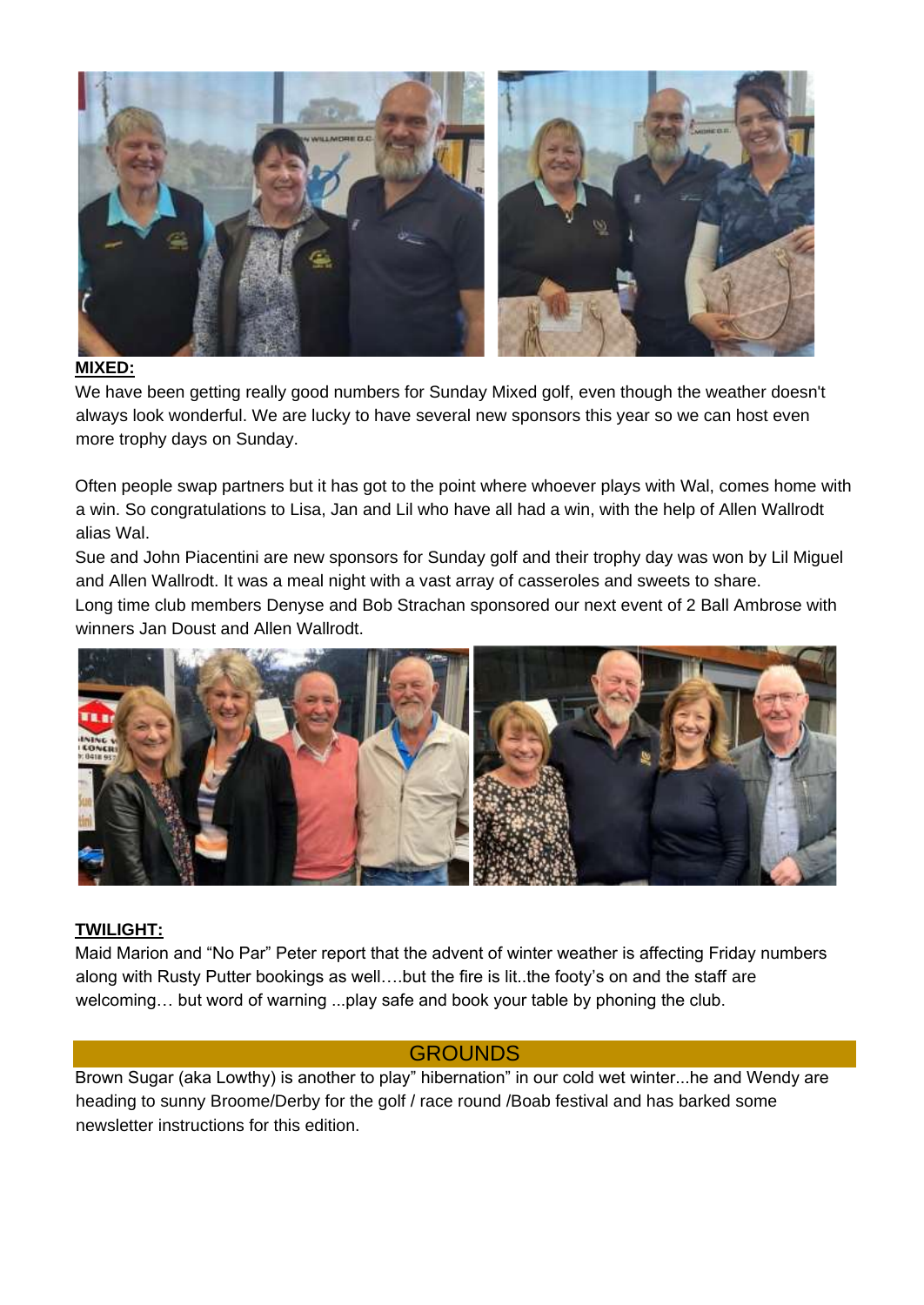**Cart Usage:** It appears the issue of carts being driven too close to greens (in obvious wet areas ) and onto tee boxes is increasing. I guess the number of carts being hired is a major factor but the issue isn't just green fee players, members have been observed flouting some of the basic common sense rules as well. Ground Staff have placed blue lines around most greens with carts not to be driven inside these areas. It's worth reflecting that some are even protected by barricades, which, unfortunately, will become far more prevalent if we don't stop driving across the blue lines.



Barricades not only slow down play with the "need to take a drop" but they reduce the effectiveness of ground staff working hours as well because they have to remove and replace them to complete green side tasks.

**Bottle tops and Ring Pulls**:There's been an increased number of bottle tops and ring pulls scattered over the course with one causing damage to one of the machines. There's bound to be the odd one or two that escape the Ground Staff's eagle eyes so if you come across one please pick it up and dispose of it in a bin.

The **New Greens Mower**, as mentioned in an earlier edition, has now been purchased. Congrats to those that handled the negotiation that replaced a five year old mower lease deal with an outright purchase that means we'll own this little John Deere outright in three years for roughly the same monthly costs of a lease.

**New Fairway Mower and New Surrounds Mower :** Course are currently getting quotes and preparing documentation for the Finance Committee and the Board to consider the replacement of the Fairway and Surround mowers which are 13 years and 15 years old respectively..

## GOLF SHOP SPECIALS & BIG RED'S NEWS



Rovis buggies are back in stock with a massive range of colours so flick the old one and glide the fairways in style..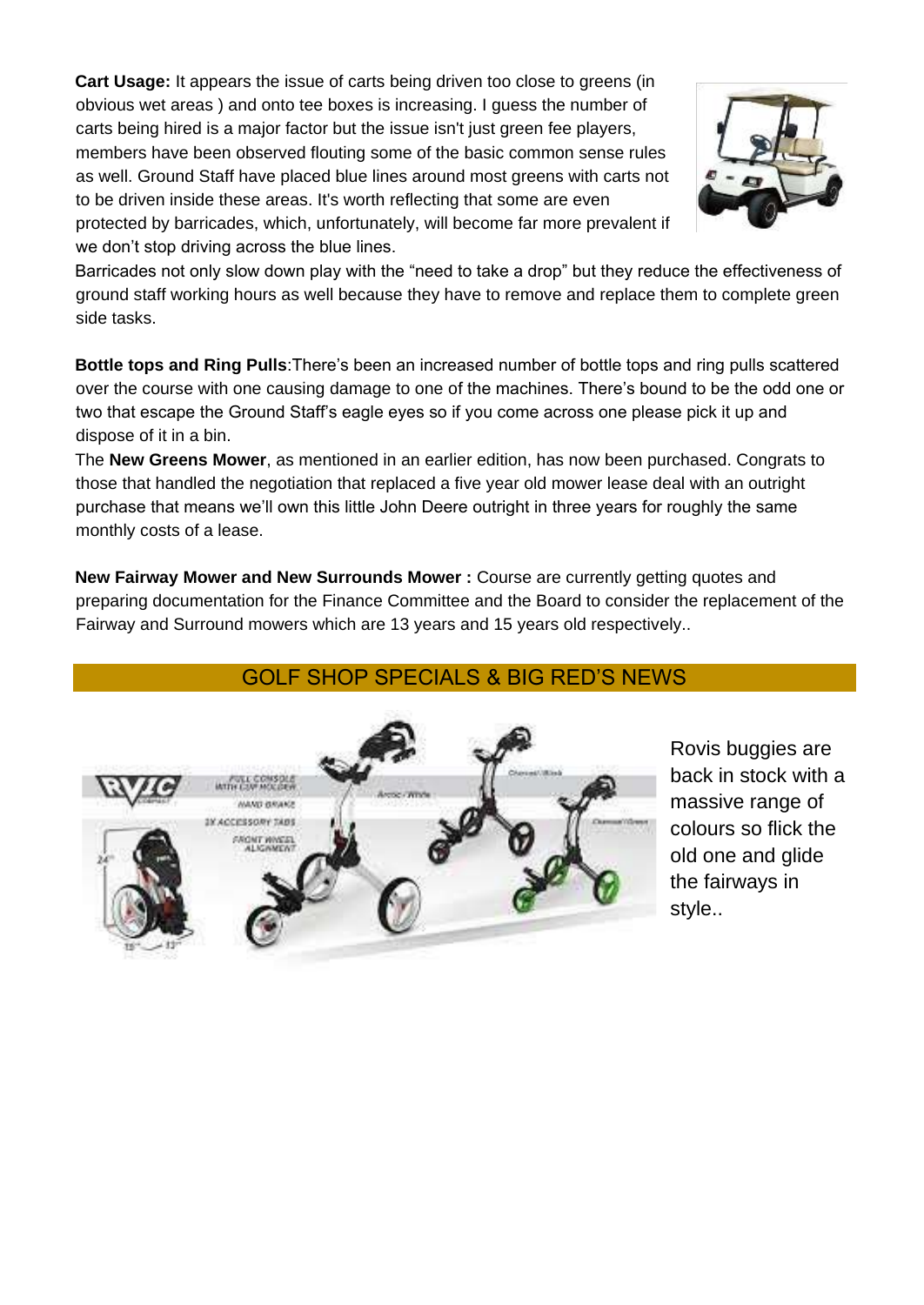### SPONSOR PROFILE

### **Buckingham Meats Ongoing sponsor of Men's Tuesday events.**

Buckingham Quality Butchers is your local butcher that offers a full range of locally sourced meats including beef, lamb, pork, poultry and fish in any cut that you desire. We are a family owned and operated butcher where we pride ourselves in providing you with a wide variety of tender cut meats from surrounding farms, garnished with great quality customer service. Once you



have tasted the difference in our meats, you will be one of our families of regular customers who never accept anything less than the Buckingham Quality Butchers standard.

**Shop 9 Bunbury City Plaza Shopping Centre, 123 Spencer St, South Bunbury, WA 6230**

**Contact Details:** (08) 9721 3388, buckinghammeats@hotmail.com

| <b>HOUSE</b> |  |  |
|--------------|--|--|
|              |  |  |

The noise around the clubhouse isn't the termites, just Ronnie G sorting out a new storeroom down the Southern end of the building. Sawing, drilling, hammering and swearing, but hey it's taking shape and almost ready to ease the lack of storage issue. After that there's the flooring in the bar, a new coolroom, a balcony ...a….and a….(no shortage of projects for Ronnie)

Speaking of noise in the club, it appears our new PA system is about to be installed. Looking forward to hearing it in action with Big Tees dulcet base tones giving it a hammering each Thursday night.

### NEWS AROUND THE CLUB

Heard on the recent Ladies Open Day…"Geez that course was tough..lost two balls in the bloody ball washer before we even started."

Here's one for you..whenever I'm in the bush behind a tree I have to try and play safe and chip or putt it out but watching the Pro's at our Pro Am a couple of weeks back they not only get around the same bloody tree they put it on the green…



What's the easiest shot in golf ..??? your fourth putt...

Two of our Girls were playing at Pinjarra a week back and one managed to drop three balls into the lake...teeing up her fourth pill she said if this goes in the drink I think I'll drown myself in that lake.!! Quick as a flash her partner said, "Not sure you could keep your head down for that long."